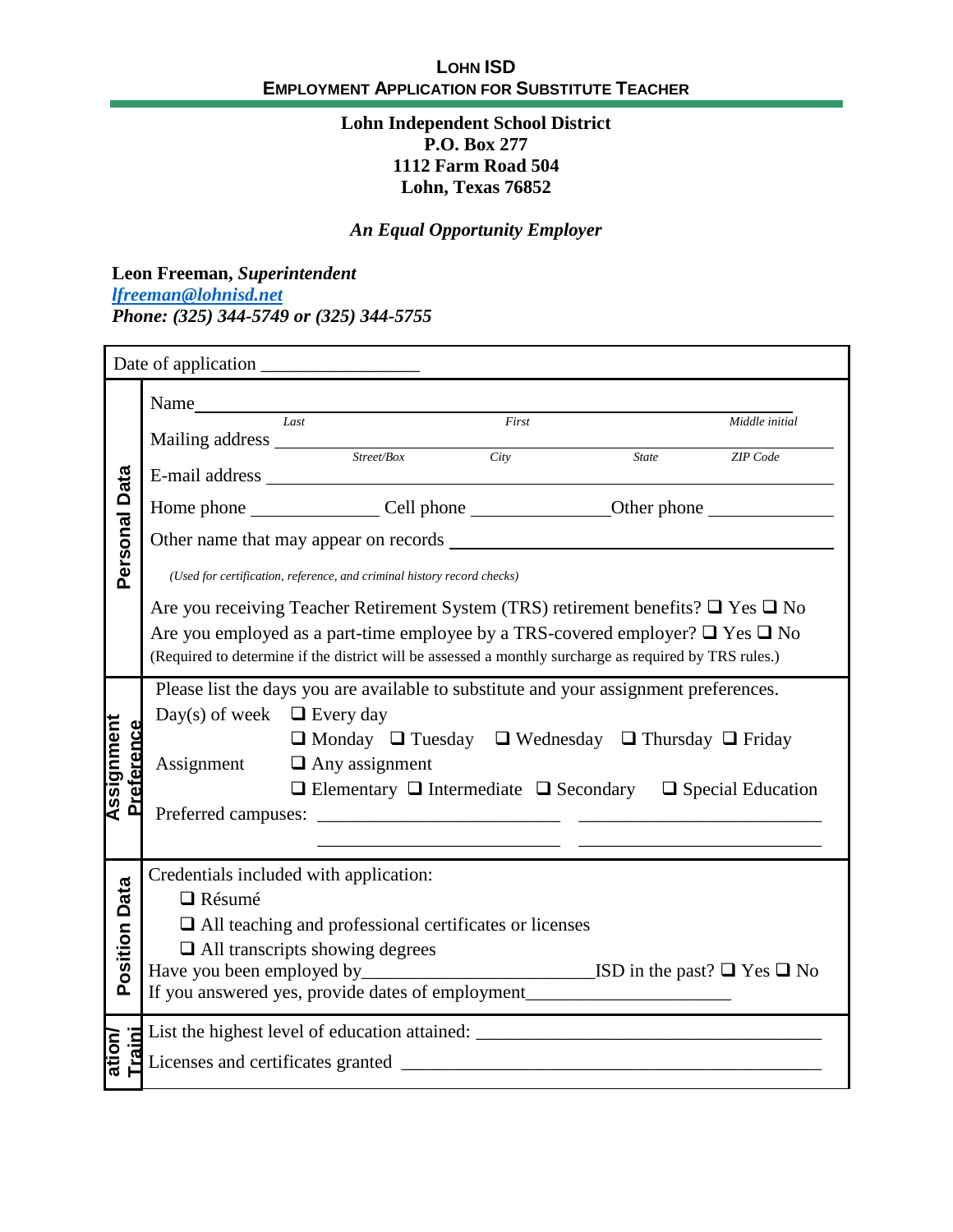|                         | Name and location of<br>schools attended                                                                                                                                                                                                                                                      | Course of study and<br>major/minor | Diploma, degree,<br>certificate, or license<br>granted |  | Year<br>graduated<br>(College only) |  |  |
|-------------------------|-----------------------------------------------------------------------------------------------------------------------------------------------------------------------------------------------------------------------------------------------------------------------------------------------|------------------------------------|--------------------------------------------------------|--|-------------------------------------|--|--|
|                         |                                                                                                                                                                                                                                                                                               |                                    |                                                        |  |                                     |  |  |
|                         |                                                                                                                                                                                                                                                                                               |                                    |                                                        |  |                                     |  |  |
|                         |                                                                                                                                                                                                                                                                                               |                                    |                                                        |  |                                     |  |  |
| Certification           | Certificates or Licenses Currently Held:<br>$\Box$ None<br>$\Box$ Valid Texas<br>$\Box$ Valid Other State<br>Texas One-Year (out-of-state/country): Expiration date: ________________________<br>Areas of Specialization/Supplemental Certificates/Endorsements (as listed on certification): |                                    |                                                        |  |                                     |  |  |
|                         | List teaching experience beginning with most recent years. Attach additional sheets if<br>necessary.                                                                                                                                                                                          |                                    |                                                        |  |                                     |  |  |
|                         | Name and location<br>of school                                                                                                                                                                                                                                                                | school                             | Name and location of                                   |  |                                     |  |  |
| <b>OCB</b>              | Type of assignment                                                                                                                                                                                                                                                                            |                                    | Type of assignment                                     |  |                                     |  |  |
|                         | Dates taught                                                                                                                                                                                                                                                                                  |                                    | Dates taught                                           |  |                                     |  |  |
| <b>Teaching Experie</b> | Principal's name<br>and phone                                                                                                                                                                                                                                                                 | phone                              | Principal's name and                                   |  |                                     |  |  |
|                         | Reason for leaving                                                                                                                                                                                                                                                                            |                                    | Reason for leaving                                     |  |                                     |  |  |
|                         | Name and location<br>of school                                                                                                                                                                                                                                                                | school                             | Name and location of                                   |  |                                     |  |  |
|                         | Type of assignment<br>Type of assignment                                                                                                                                                                                                                                                      |                                    |                                                        |  |                                     |  |  |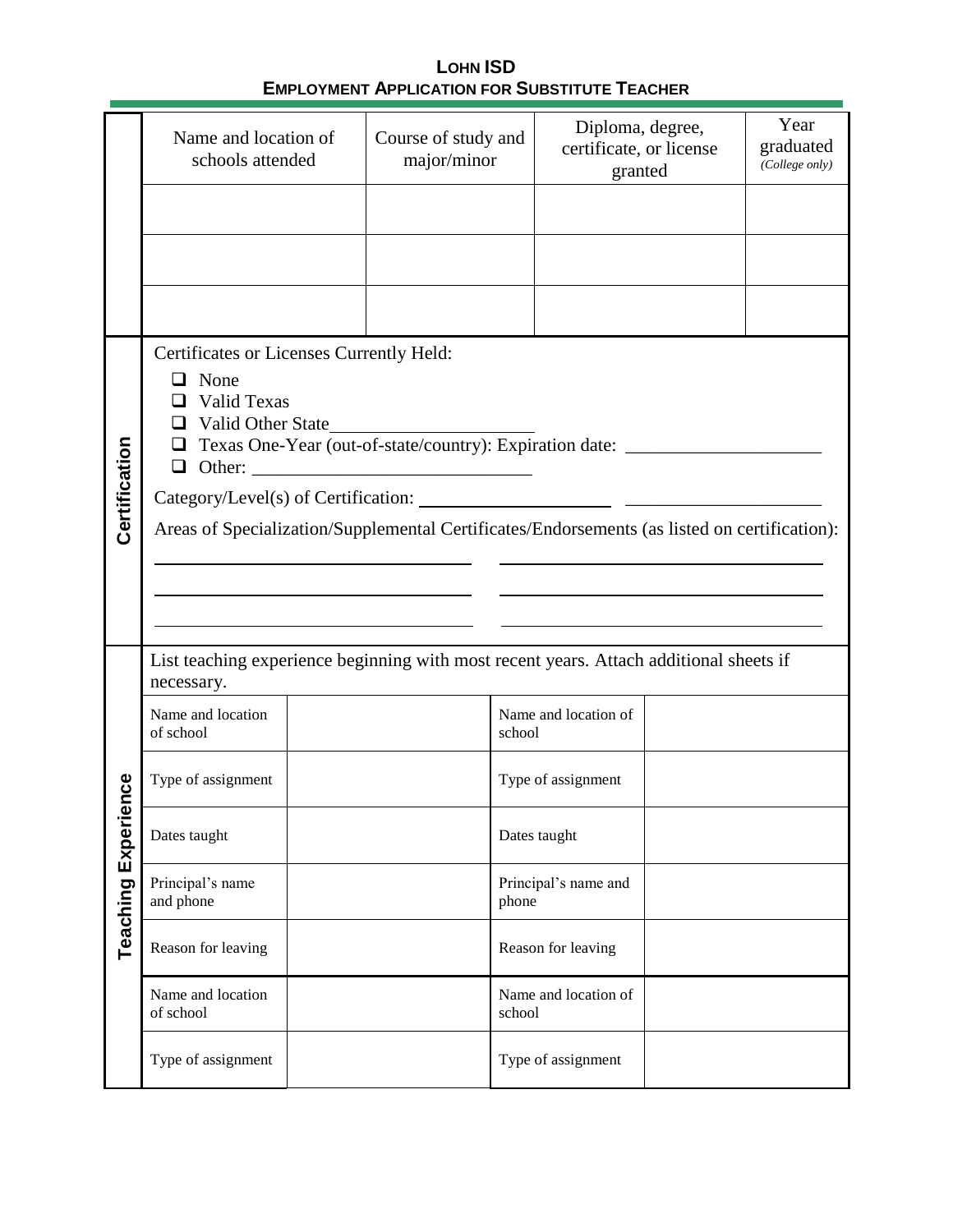**Ot Provide a list of all other jobs or administrative positions you have held in the past 10 years.<br>Attach additional sheets if necessary Attach résumé if available** Attach additional sheets if necessary. Attach résumé if available.

|  | Dates taught                  |  | Dates taught                  |  |  |
|--|-------------------------------|--|-------------------------------|--|--|
|  | Principal's name<br>and phone |  | Principal's name and<br>phone |  |  |
|  | Reason for leaving            |  | Reason for leaving            |  |  |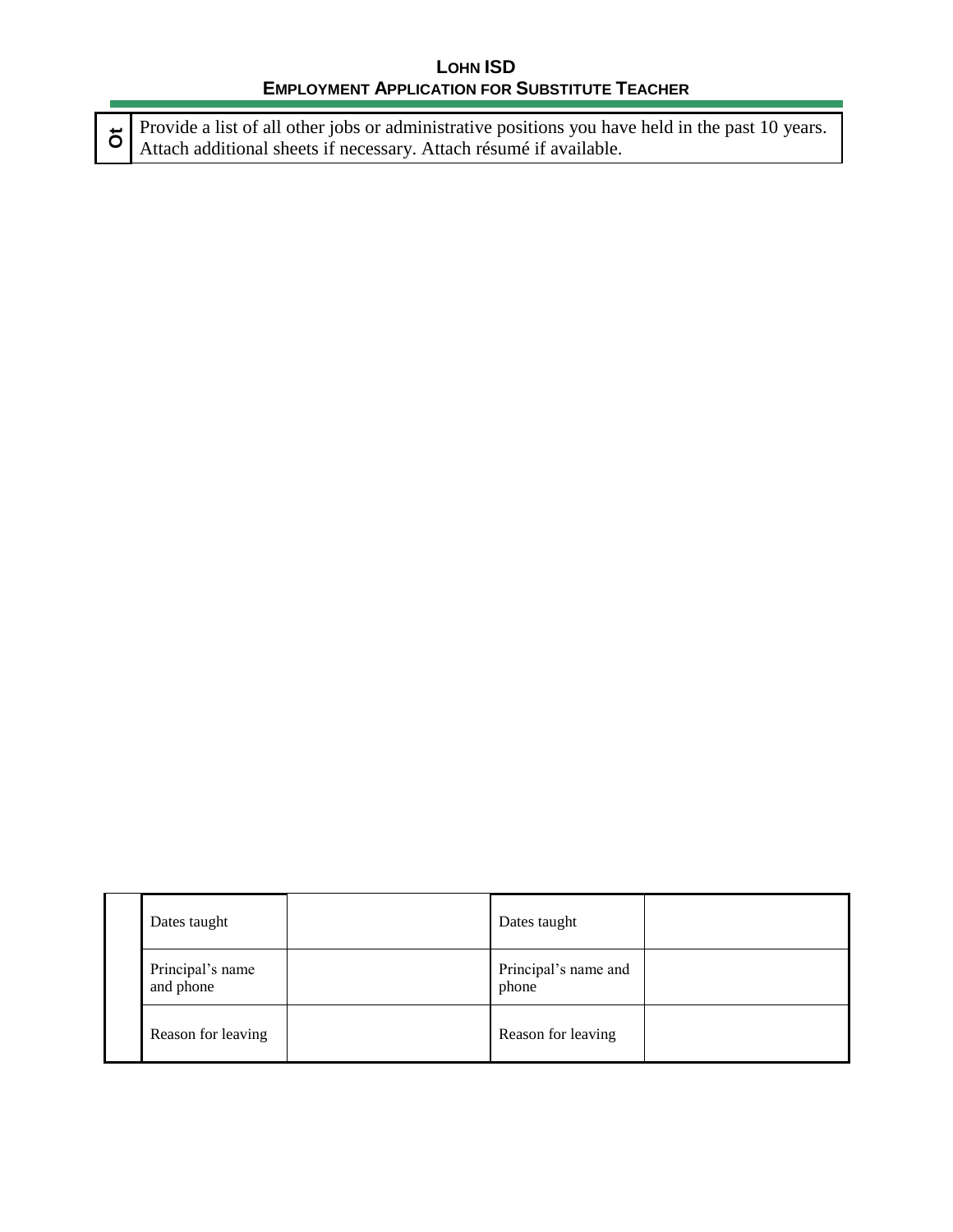|          | Employer name and<br>location                                         |                               |  | Employer name and<br>location  |  |                |                            |
|----------|-----------------------------------------------------------------------|-------------------------------|--|--------------------------------|--|----------------|----------------------------|
|          | Position/title held                                                   |                               |  | Position/title held            |  |                |                            |
|          | Dates employed                                                        |                               |  | Dates employed                 |  |                |                            |
|          | Supervisor's name<br>and phone                                        |                               |  | Supervisor's name<br>and phone |  |                |                            |
|          | Reason for leaving                                                    |                               |  | Reason for leaving             |  |                |                            |
|          | Employer name and<br>location                                         |                               |  | Employer name and<br>location  |  |                |                            |
|          | Position/title held                                                   |                               |  | Position/title held            |  |                |                            |
|          | Dates employed                                                        |                               |  | Dates employed                 |  |                |                            |
|          | Supervisor's name<br>and phone                                        |                               |  | Supervisor's name<br>and phone |  |                |                            |
|          | Reason for leaving                                                    |                               |  | Reason for leaving             |  |                |                            |
|          | List references the district can contact regarding your work history. |                               |  |                                |  |                |                            |
|          | Full name of<br>reference                                             | School district/<br>firm name |  | Mailing<br>address             |  | Position/title | Area code/<br>phone number |
| n<br>ሰነ  |                                                                       |                               |  |                                |  |                |                            |
| Referenc |                                                                       |                               |  |                                |  |                |                            |
|          |                                                                       |                               |  |                                |  |                |                            |
|          |                                                                       |                               |  |                                |  |                |                            |